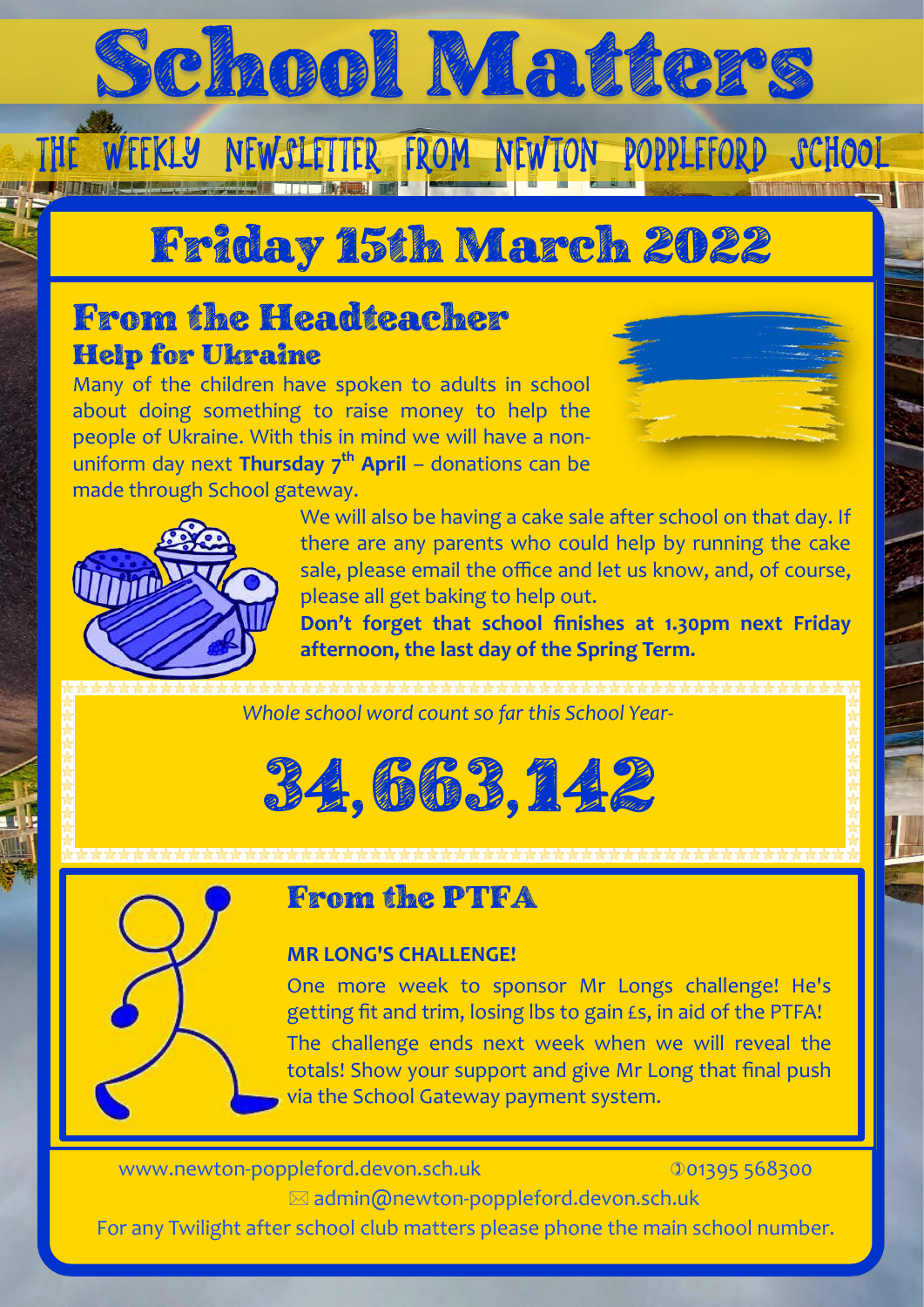#### **Changes to measures and guidance**

#### **for managing COVID-19 in education and childcare settings from Friday 1 April**

On Tuesday 29 March, the Secretary of State for Health and Social Care, Sajid Javid, set out the next steps for living with COVID-19 in England from Friday 1<sup>st</sup> April.

As of today, 1<sup>st</sup> April, free COVID-19 tests will be unavailable for the majority of people, only continuing to be available for specific groups.

#### **Government Guidance**

The guidance we are now following is as follows:

- Children and young people who are unwell and have a high temperature should stay at home and avoid contact with other people. They can go back to school, college or childcare when they no longer have a high temperature, and they are well enough to attend.
- Children and young people under 18 years of age who have a positive Covid test result, should stay at home and avoid contact with other people for 3 days.
- Adults with the symptoms of a respiratory infection, and who have a high temperature or feel unwell, should try to stay at home and avoid contact with other people until they feel well enough to resume normal activities and they no longer have a high temperature.
- Adults with a positive COVID-19 test result should try to stay at home and avoid contact with other people for 5 days, which is when they are most infectious.
- The population now has much stronger protection against COVID-19 than at any other point in the pandemic. This means we can begin to manage the virus like other respiratory infections, thanks to the success of the vaccination programme and access to antivirals, alongside natural immunity and increased scientific and public understanding about how to manage risk.

#### **Rules for School**

- As and when we receive further guidance we will update these guidelines.
- Based on the above, if your child is unwell and has a positive Covid test result, please do not send your child back to school until they are well and do not have a high temperature, even if this is longer than the advised 3-day isolation period for Covid.
- We will no longer provide work at home for children with a positive Covid result as the absence from school is now only 3 days unless they are unwell with it, and in which case we would not expect a child to complete work anyway.
- If a parent has a positive Covid result then we continue to ask that you do not come onto the school site for the recommended 5 days of isolation and instead, ask another adult to drop off and collect your child. If this is not possible, then please contact the school office in advance and we can arrange for staff to meet you at the school gate to collect your child and return them to you at the end of the school day. This will minimise the chances of spreading Covid to other parents, children and staff.
- A reminder that if your child has diarrhoea and/or vomiting, you must keep your child off school for 48 hours from the last incidence of diarrhoea or vomiting. We will send your child home if you send your child back to school earlier than this.

School Matters - January 2018 Page 2018 Page 2018 Page 2018 Page 2018 Page 2018 Page 2018 Page 2018 Page 2018<br>Page 2018 Page 2018 Page 2018 Page 2018 Page 2018 Page 2018 Page 2018 Page 2018 Page 2018 Page 2018 Page 2018